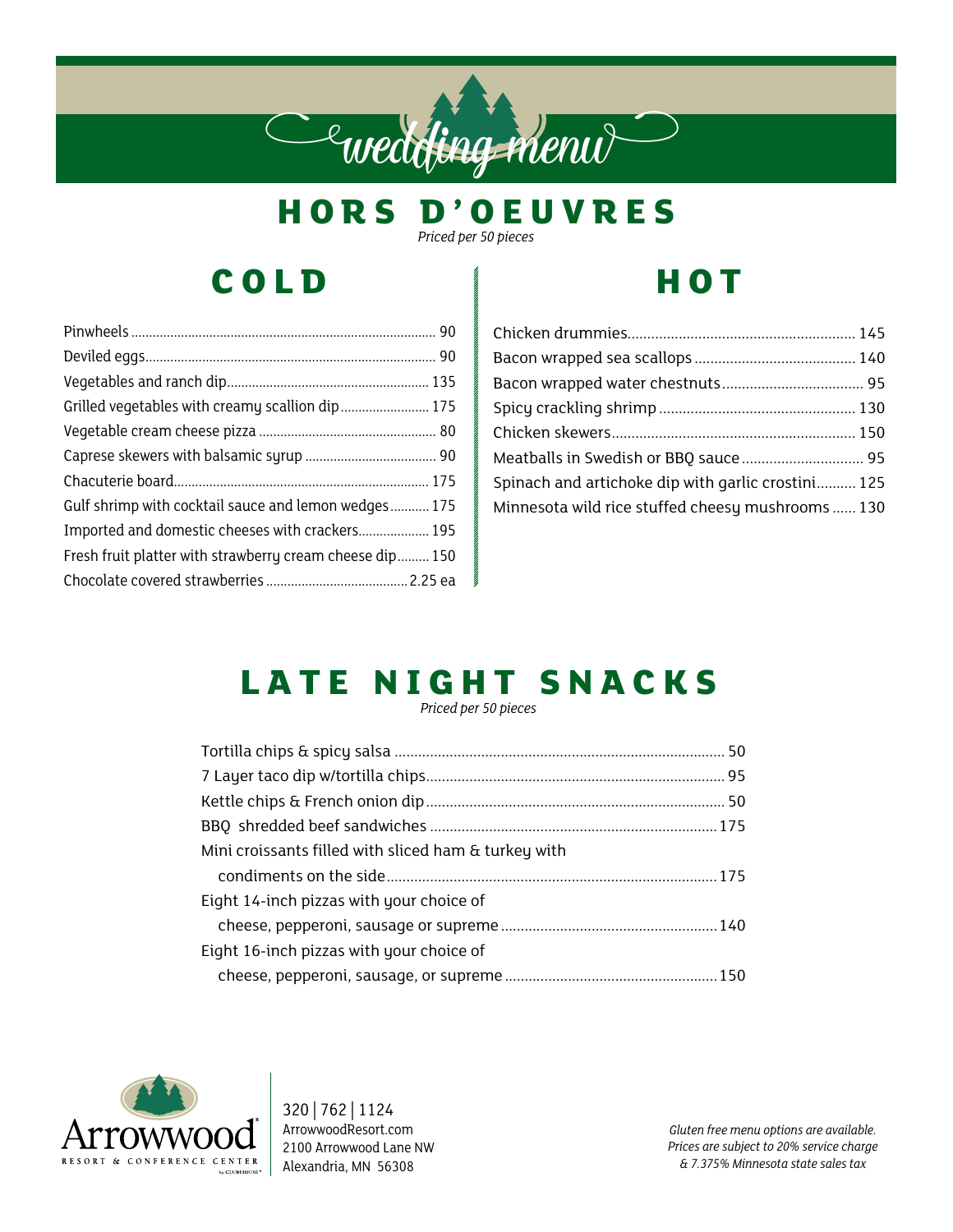## **P A C K A G E S**

 $\epsilon$ wedding menu $\epsilon$ 

#### **PLATED ENTRÉE OPTIONS**

You may select one or two entrée choices. Side and vegetable choices need to be the same for all entrées. Offer a third entrée for an additional \$2.00 per person.

#### **ONE**

- » Hors d'oeuvres
- » Vegetable Crudités with Ranch Dip
- » Imported & Domestic Cheeses with **Crackers**

#### **Salad Selection**

#### **Entrée Selections:**

- » Wild Rice Stuffed Chicken with Supreme Sauce
- » Roast Prime Rib of Pork with Hot German Bacon Dressing
- » Serrano Chicken with Mornay Sauce

#### **Entrée Served With:**

- » Choice of Vegetable
- » Potato or Rice
- » Artisan Breads & Butter
- » Coffee, Tea or Milk
- » Compliment your meal with our featured wine; one glass served to your guests with dinner entrée.
- » Complimentary Suite for Bride & Groom

39.95 / person

#### **TWO**

Butlered Champagne & Punch

- » Hors d'oeuvres
- » Vegetable Pizza
- » Fresh Fruit & Cheese Platter with Crackers
- » Spinach & Artichoke dip with Garlic Crostini

#### **Salad Selection**

#### **Entrée Selections:**

- » 6 oz Filet Mignon with Garlic Mushroom Sauce
- » Baked Breast of Chicken & Gulf Shrimp
- » Prime Rib of Beef

#### **Entrée Served With:**

- » Choice of Vegetable
- » Potato or Rice
- » Artisan Breads & Butter
- » Coffee, Tea, or Milk
- » Compliment your meal with our featured wine; one glass served to your guests with dinner entrée.
- » Complimentary Suite for Bride & Groom

49.95 / person



320 | 762 | 1124 ArrowwoodResort.com 2100 Arrowwood Lane NW Alexandria, MN 56308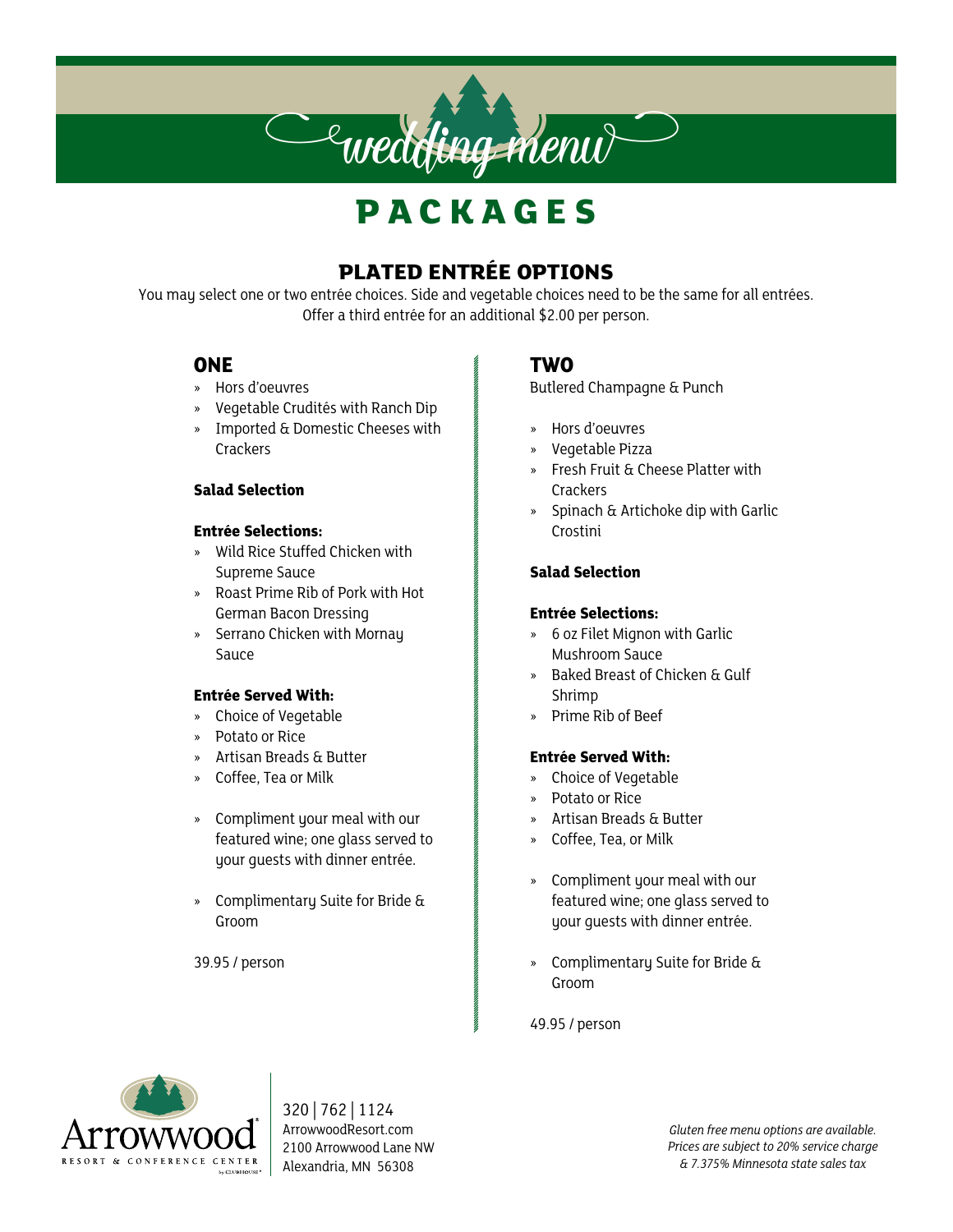

## **E N T R E E S**

*Entrées include choice of salad, seasonal vegetables, rice or potato to compliment each entrée, Artisan Breads & Butter, coffee, tea, and milk.*

#### **PLATED ENTRÉE OPTIONS**

You may select one or two entrée choices. Side and vegetable choices need to be the same for all entrées. Offer a third entrée for an additional \$2.00 per person.

#### **FILET MIGNON**

Grilled 6 oz. filet topped with garlic mushroom sauce. / 44.95 / *Add 3 broiled shrimp and cream béchamel sauce for an additional \$4/person*

#### **PRIME RIB OF PORK**

Seasoned and slow roasted to seal in its natural juices. Topped with hot German bacon dressing or rosemary mustard sauce / 29.95 /

#### **PRIME RIB OF BEEF**

Seasoned and slow roasted to seal in its natural juices. Topped with au jus / 35.95 /

#### **WILD RICE STUFFED CHICKEN**

Tender chicken breast with wild rice stuffing, and topped with our supreme sauce / 27.95 /

#### **SERRANO CHICKEN**

Sautéed pan-fried chicken breast topped with sliced ham & Swiss cheese, and topped with mornay sauce / 29.95 /

#### **BREAST OF CHICKEN & GULF SHRIMP**

Glazed with smoked Gouda mornay sauce / 34.95 /

#### **TERIYAKI VEGETABLE STIR FRY**

Fresh sautéed vegetables and tofu, tossed in our fresh teriyaki sauce

/ 24.95 /



320 | 762 | 1124 ArrowwoodResort.com 2100 Arrowwood Lane NW Alexandria, MN 56308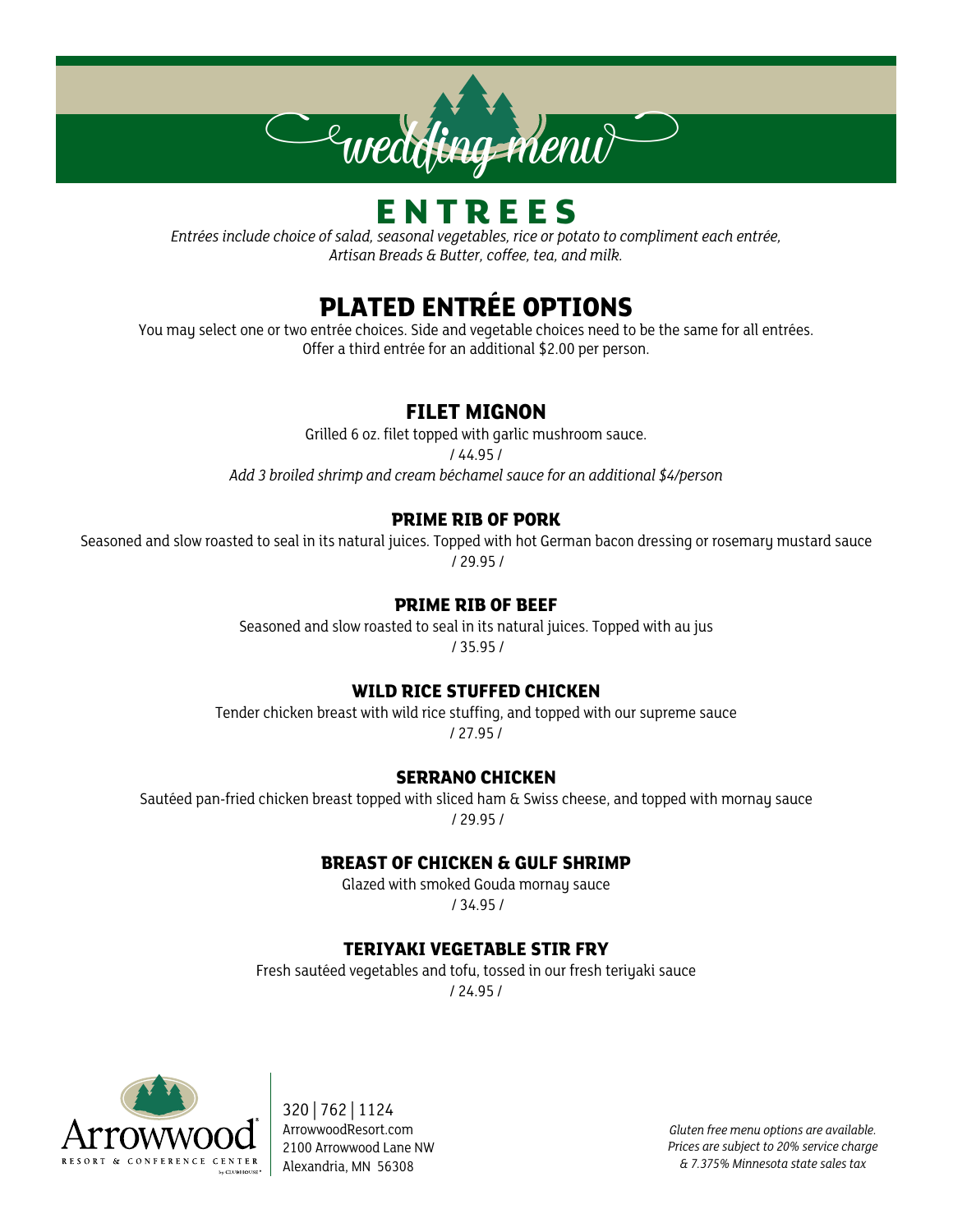## **D I N N E R B U F F E T**

39.95 / person

*Buffets include your choice of a served salad, two entrée selections, seasonal vegetables, rice or potato to compliment entrées, Artisan Breads & Butter, coffee, tea, or milk. Additional entrée: \$2.50 per person.*

#### **SALAD SELECTIONS**

- » **Spring Greens Salad**  Fresh greens, tomatoes, carrots, cucumber, and house dressing
- » **Romaine & Cashew Salad** Romaine, cashews, parmesan cheese and peppercorn dressing
- » **Mandarin Orange** Fresh greens, toasted almonds, mandarin oranges, red onion, and poppy seed dressing
- » **Caesar Salad** Romaine lettuce with croutons and parmesan cheese tossed in Caesar dressing
- » **Napa Spinach Salad** Spinach with pecans, feta cheese, peppers, onions and champagne vinaigrette dressing
- » **Bleu Pear Salad** Fresh greens, roasted pears, candied walnuts, bleu cheese crumbles & avocado dressing

#### **ENTRÉE SELECTIONS** *Choice of Two*

- 
- 
- **» Chef Carved Filet Mignon » Prime Rib of Pork**

#### **STARCH SELECTIONS** *Choice of One*

- **» Oven Roasted Potatoes » Herbed Rice Medley**
- **» Parsley Buttered Potatoes » Wild Rice**
- **» Twice Baked Potatoes » Risotto**
- **» Garlic Mashed Potatoes**

#### **VEGETABLE SELECTIONS** *Choice of Two*

- **» Glazed Baby Carrots » Buttered Corn**
- 
- 
- 
- **» Sugar Snap Peas » Fresh Seasonal Vegetable Medley**
- **» Green Beans Almondine » California Vegetable Medley**

## **H O R S D ' O E U V R E S R E C E P T I O N**

35.95 / person [ *Priced per person for one-hour service.* ]

- » Variety of seasonal fruit, fresh vegetables with dips and crackers
- » Choice of 1: chef carved turkey, pork, ham, or roast beef with assorted breads
- » Selection of three hot and three cold hors d'oeuvres
- » lemonade and coffee



320 | 762 | 1124 ArrowwoodResort.com 2100 Arrowwood Lane NW Alexandria, MN 56308

- 
- **» Serrano Chicken » Salmon with Lemon Dill Sauce**
- **» Chef Carved Prime Rib of Beef » Wild Rice Stuffed Chicken Breast**
	-

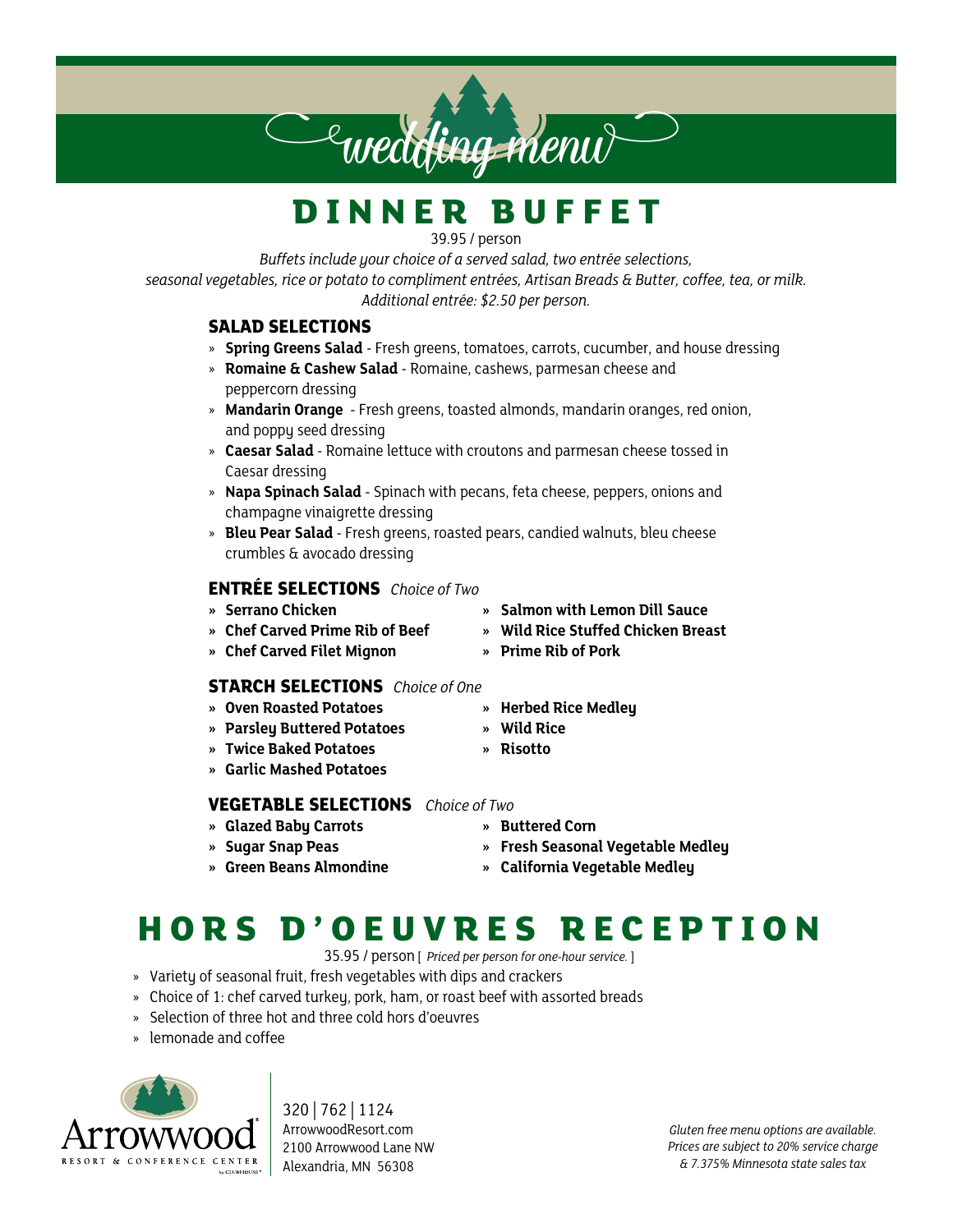# $\epsilon$ wedding menu $\sim$

#### **CHILDREN'S MENU** / 12.95 /

*Plated children's meals are intended for attendees under the age of 12 dining at a group function. Please select one meal option from the list below and supply your Catering Manager with children's meal guarantees along with your adult guarantees. Children's meals will include applesauce or a salad, and beverages.*

*NOTE: Additional \$1.00 for Children's Meals ordered with wedding meal packages*

#### **CHICKEN TENDER MEAL**

Three chicken tenders served with fries and chef's choice of vegetables

#### **MINI CORN DOGS**

Four mini corn dogs served with fries and chef's choice of vegetables

#### **GRILLED CHICKEN BREAST**

Grilled chicken breast with potato and chef's choice of vegetables

#### **MAC & CHEESE**

Creamy macaroni and cheese served with fries and chef's choice of vegetables

#### **CHILDREN'S BUFFET PRICES**

*Children's buffet prices are intended for attendees under the age of 12 dining at a group function with a planned buffet style dinner. Children will receive the same meal as the group with the same beverage choices.*

#### **DINNER BUFFETS**

**Children 5-12 years / 12.95 Children 4 years and under / 4.95**



320 | 762 | 1124 ArrowwoodResort.com 2100 Arrowwood Lane NW Alexandria, MN 56308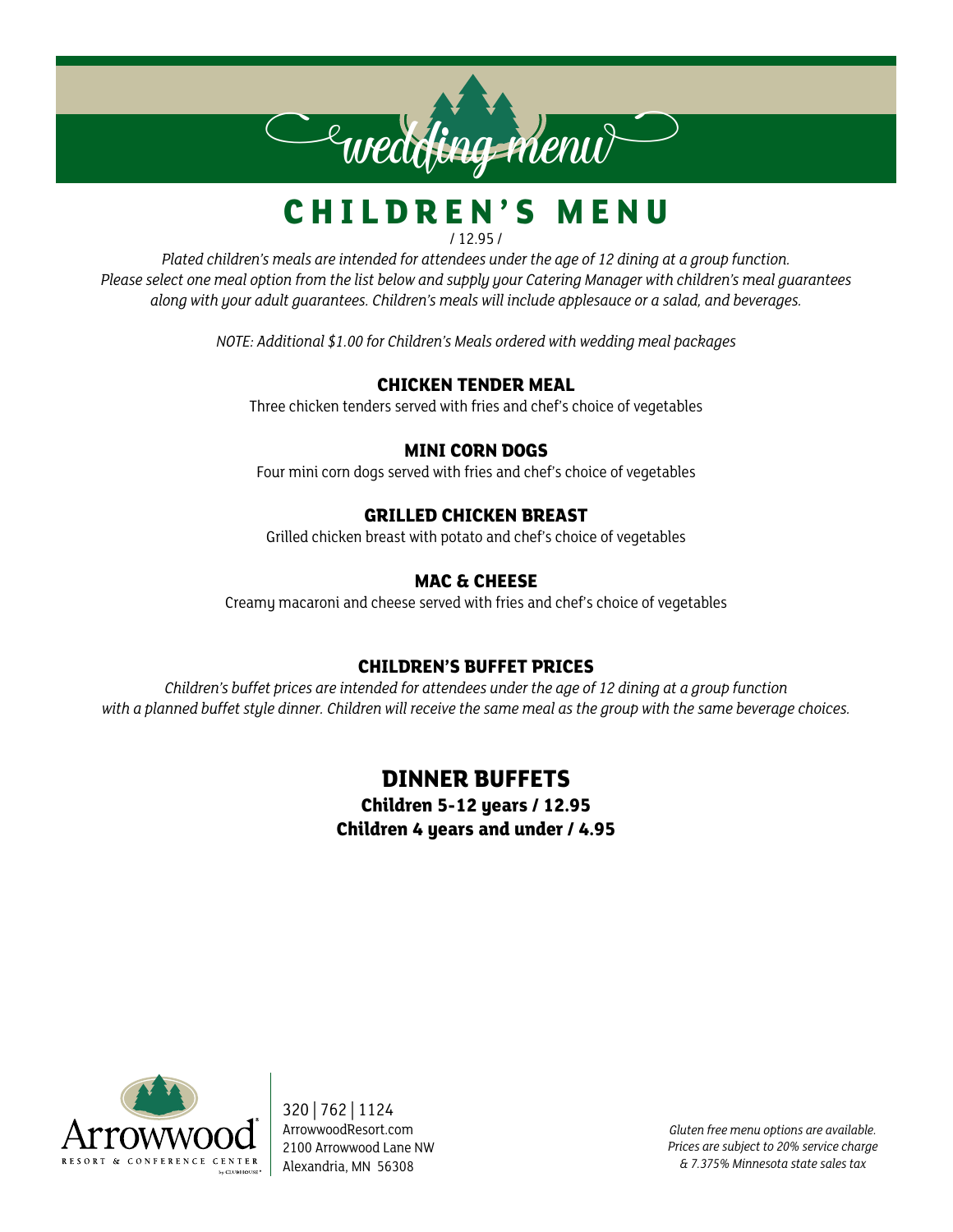## **DECORATIONS**

**Cewedding menu** 

| Head table, cake table, quest book table, punch table, gift table, and<br>place card table are draped and hand pinned with organza and lights.<br>Organza and lights hung throughout entire ballroom with chandelier,<br>and lobby draped with organza. |      |
|---------------------------------------------------------------------------------------------------------------------------------------------------------------------------------------------------------------------------------------------------------|------|
| <b>GRAND.</b><br>Head table, cake table, quest book table, gift table, place card table,<br>and punch table draped and hand pinned with white organza and<br>lights. White lights and organza over dance floor, and lobby draped<br>with organza.       | -800 |
| Head table, cake table, quest book table, and punch table draped<br>and hand pinned with white organza and lights.                                                                                                                                      |      |

#### **BACKDROPS**



320 | 762 | 1124 ArrowwoodResort.com 2100 Arrowwood Lane NW Alexandria, MN 56308